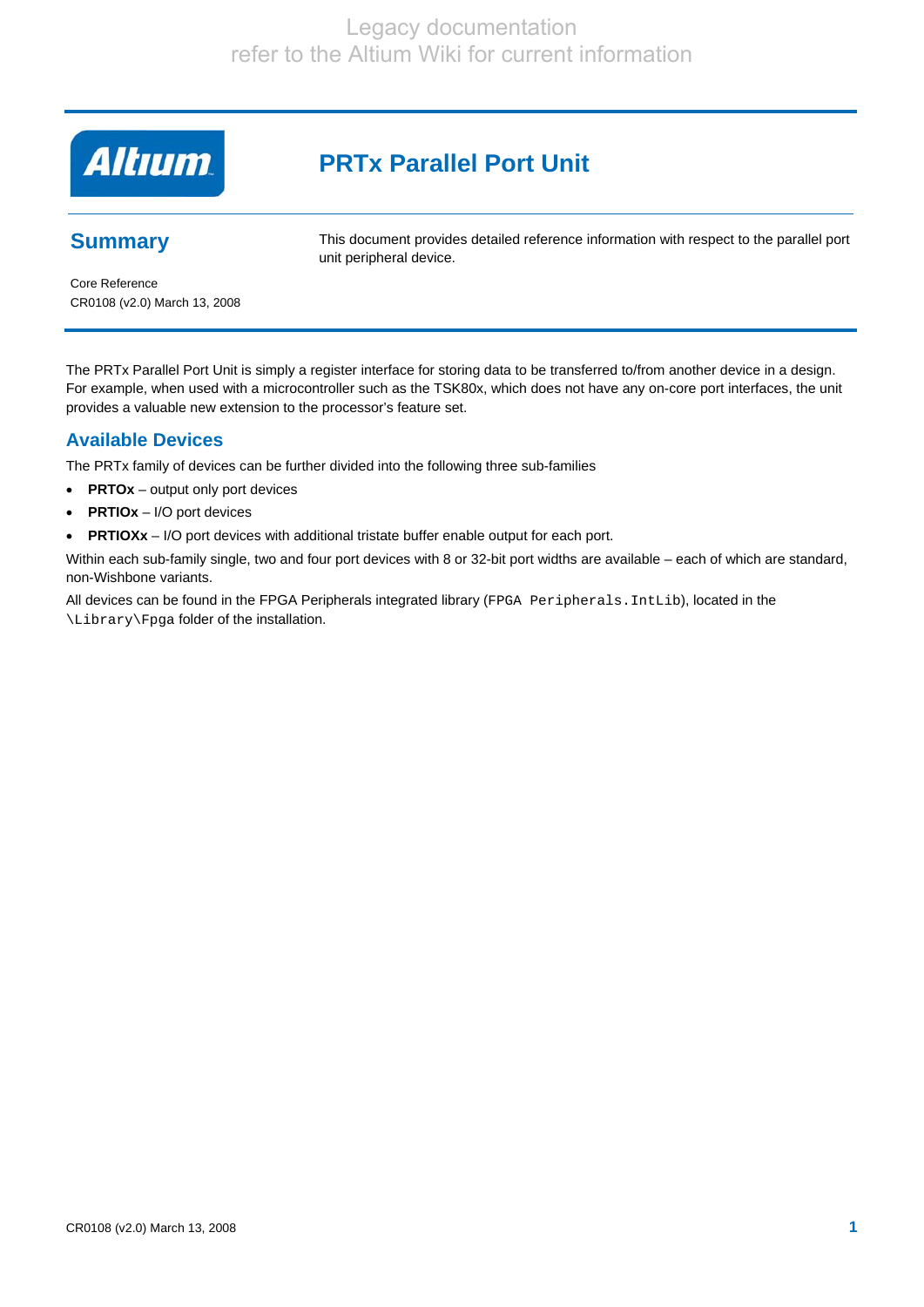*PRTx Parallel Port Unit* 

## **Functional Description**

### **PRTOx**

#### **Symbols**



*Figure 1. PRTOx family symbols* 

### **Pin Description**

*Table 1. PRTOx pin description* 

| <b>Name</b>       | <b>Type</b>                         | Polarity/<br><b>Bus size</b> | <b>Description</b>                                                                              |  |
|-------------------|-------------------------------------|------------------------------|-------------------------------------------------------------------------------------------------|--|
|                   |                                     |                              | <b>Control Signals</b>                                                                          |  |
| <b>CLK</b>        |                                     | <b>Rise</b>                  | External (System) Clock                                                                         |  |
| <b>RST</b>        |                                     | High                         | External (System) Reset                                                                         |  |
|                   | <b>Peripheral Interface Signals</b> |                              |                                                                                                 |  |
| <b>DATAI</b>      |                                     | 8/32                         | Data received from host peripheral device                                                       |  |
| ADDR <sup>1</sup> |                                     | $1/2^2$                      | Address bus, used to select an internal register of the device for writing to.                  |  |
| <b>WR</b>         |                                     | High                         | Write enable signal. When active, data can be written to an internal register of the<br>device. |  |

<span id="page-1-0"></span><sup>&</sup>lt;sup>1</sup> The ADDR signal applies only to the PRTO2X8, PRTO2X32, PRTO4X8 and PRTO4X32 devices, where there are 2 and 4 internal registers that can be addressed, respectively.

<span id="page-1-1"></span> $^2$  The number of address bits used in the ADDR signal depends on the number of ports that the device supports and hence the number of internal registers that can be addressed for writing. For the PRTO2X8 and PRTO2X32 devices, which provide two ports, there are two internal registers so the number of address bits required is 1. For the PRTO4X8 and PRTO4X32 devices, there are four internal registers and so 2 address bits are required.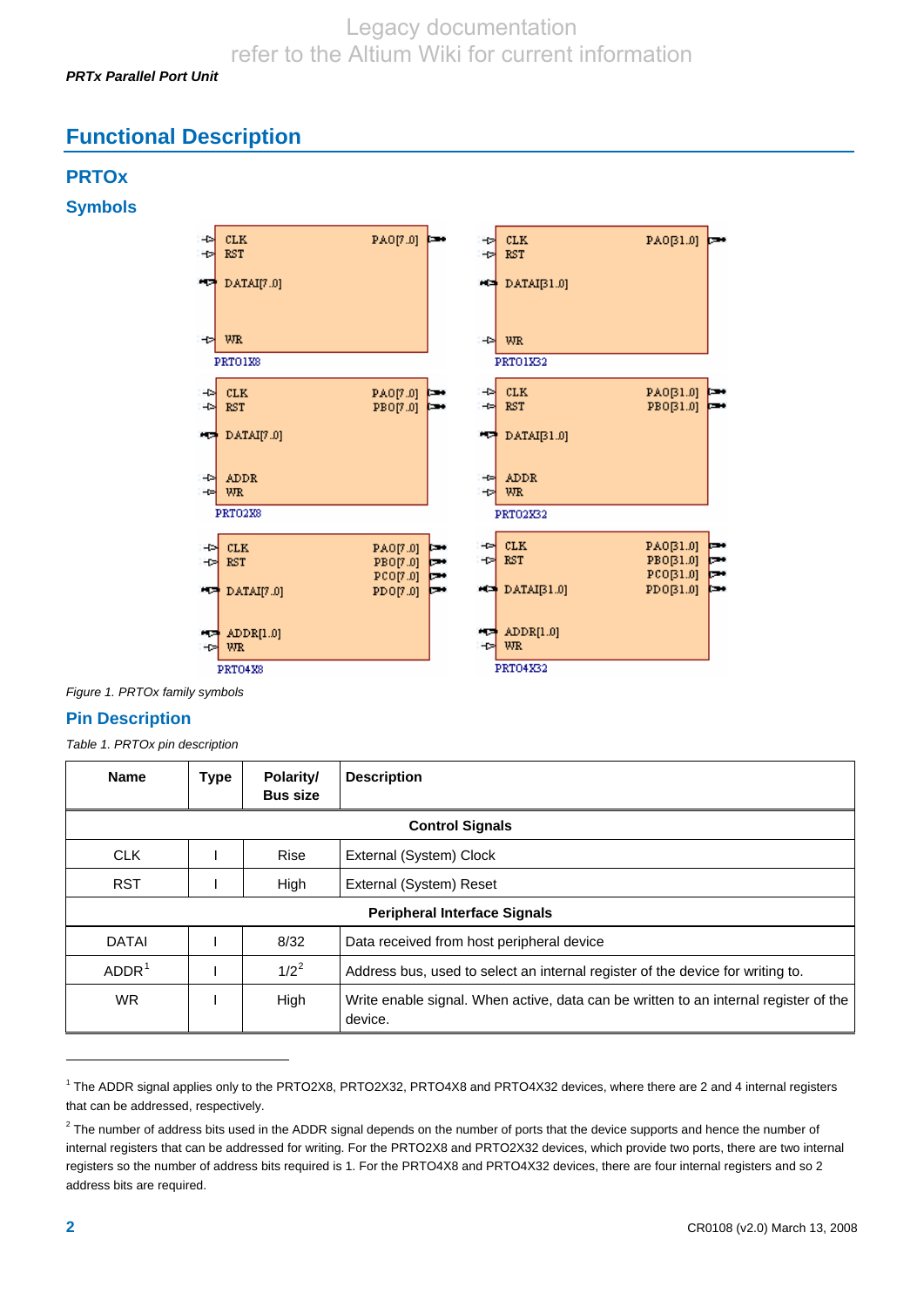#### *PRTx Parallel Port Unit*

| Name             | <b>Type</b> | Polarity/<br><b>Bus size</b> | <b>Description</b>         |
|------------------|-------------|------------------------------|----------------------------|
|                  |             |                              | <b>Port Output Signals</b> |
| <b>PAO</b>       | O           | 8/32                         | Port A output bus          |
| PBO <sup>3</sup> | O           | 8/32                         | Port B output bus          |
| PCO <sup>4</sup> | O           | 8/32                         | Port C output bus          |
| PDO <sup>4</sup> | O           | 8/32                         | Port D output bus          |

## <span id="page-2-2"></span>**PRTIOx**

**Symbols** 



*Figure 2. PRTIOx family symbols* 

<span id="page-2-0"></span><sup>&</sup>lt;sup>3</sup> PRT02X8, PRTO2X32, PRTO4X8 and PRTO4X32 only.

<span id="page-2-1"></span><sup>&</sup>lt;sup>4</sup> PRTO4X8 and PRTO4X32 only.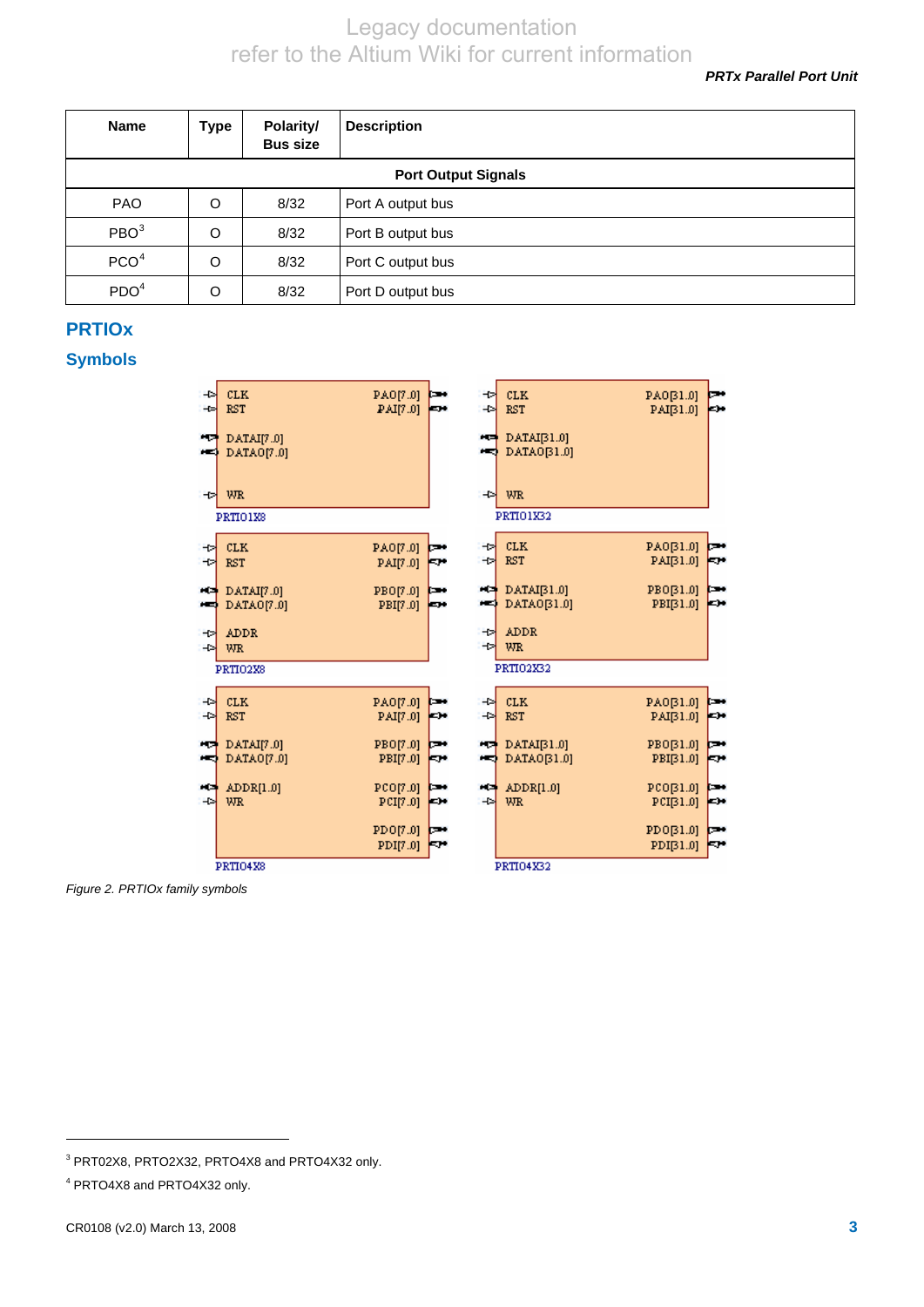#### *PRTx Parallel Port Unit*

### **Pin Description**

*Table 2. PRTIOx pin description* 

<span id="page-3-5"></span><span id="page-3-4"></span>

| <b>Name</b>       | <b>Type</b>                | Polarity/<br><b>Bus size</b> | <b>Description</b>                                                                              |  |
|-------------------|----------------------------|------------------------------|-------------------------------------------------------------------------------------------------|--|
|                   |                            |                              | <b>Control Signals</b>                                                                          |  |
| <b>CLK</b>        | $\mathsf{I}$               | <b>Rise</b>                  | External (System) Clock                                                                         |  |
| <b>RST</b>        | $\mathsf{I}$               | High                         | External (System) Reset                                                                         |  |
|                   |                            |                              | <b>Peripheral Interface Signals</b>                                                             |  |
| <b>DATAI</b>      | T                          | 8/32                         | Data received from host peripheral device                                                       |  |
| <b>DATAO</b>      | O                          | 8/32                         | Data to be sent to host peripheral device                                                       |  |
| ADDR <sup>5</sup> | T                          | $1/2^6$                      | Address bus, used to select an internal register of the device for writing to.                  |  |
| <b>WR</b>         | ı                          | High                         | Write enable signal. When active, data can be written to an internal register of the<br>device. |  |
|                   |                            |                              | <b>Port Input Signals</b>                                                                       |  |
| PAI               | T                          | 8/32                         | Port A input bus                                                                                |  |
| PBI <sup>7</sup>  | I.                         | 8/32                         | Port B input bus                                                                                |  |
| PCl <sup>8</sup>  |                            | 8/32                         | Port C input bus                                                                                |  |
| PDI <sup>8</sup>  | I                          | 8/32                         | Port D input bus                                                                                |  |
|                   | <b>Port Output Signals</b> |                              |                                                                                                 |  |
| <b>PAO</b>        | O                          | 8/32                         | Port A output bus                                                                               |  |
| PBO <sup>7</sup>  | O                          | 8/32                         | Port B output bus                                                                               |  |
| PCO <sup>8</sup>  | O                          | 8/32                         | Port C output bus                                                                               |  |
| PDO <sup>8</sup>  | O                          | 8/32                         | Port D output bus                                                                               |  |

<span id="page-3-0"></span> $^5$  The ADDR signal applies only to the PRTIO2X8, PRTIO2X32, PRTIO4X8 and PRTIO4X32 devices, where there are 2 and 4 internal registers that can be addressed, respectively.

<span id="page-3-1"></span> $^6$  The number of address bits used in the ADDR signal depends on the number of internal registers that can be addressed. For the PRTIO2X8 and PRTIO2X32 devices, there are two internal registers so the number of address bits required is 1. For the PRTIO4X8 and PRTIO4X32 devices, there are four internal registers and so 2 address bits are required.

<span id="page-3-2"></span><sup>7</sup> PRTIO2X8, PRTIO2X32, PRTIO4X8 and PRTIO4X32 only.

<span id="page-3-3"></span><sup>&</sup>lt;sup>8</sup> PRTIO4X8 and PRTIO4X32 only.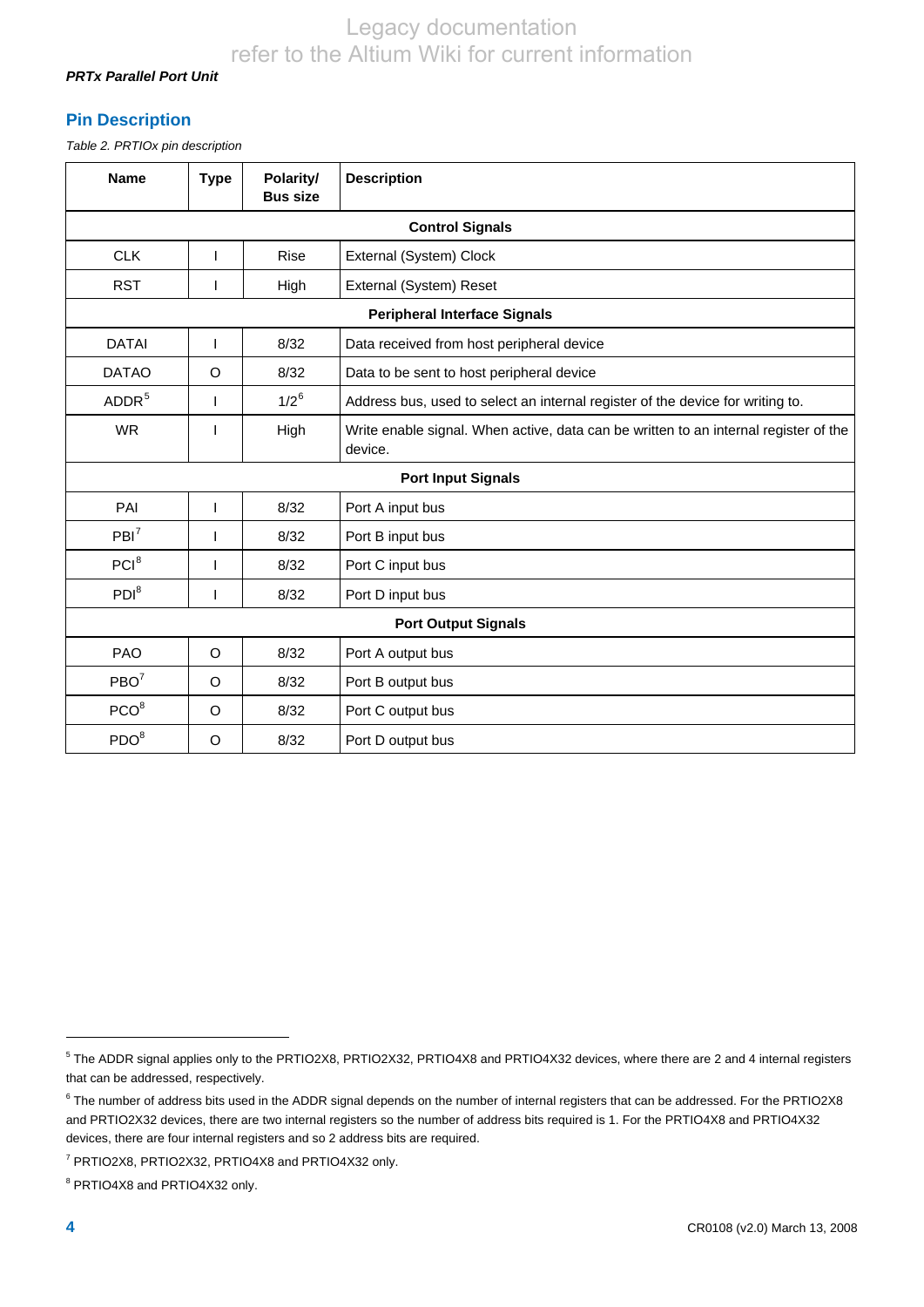*PRTx Parallel Port Unit* 

### **PRTIOXx**

#### **Symbols**



*Figure 3. PRTIOXx family symbols* 

#### **Pin Description**

*Table 3. PRTIOXx pin description* 

| <b>Name</b>  | <b>Type</b>                         | Polarity/<br><b>Bus size</b> | <b>Description</b>                                                             |
|--------------|-------------------------------------|------------------------------|--------------------------------------------------------------------------------|
|              | <b>Control Signals</b>              |                              |                                                                                |
| <b>CLK</b>   |                                     | Rise                         | External (System) Clock                                                        |
| <b>RST</b>   |                                     | High                         | External (System) Reset                                                        |
|              | <b>Peripheral Interface Signals</b> |                              |                                                                                |
| <b>DATAI</b> |                                     | 8/32                         | Data received from host peripheral device                                      |
| <b>DATAO</b> | O                                   | 8/32                         | Data to be sent to host peripheral device                                      |
| <b>ADDR</b>  |                                     | $1 - 3^9$                    | Address bus, used to select an internal register of the device for writing to. |

<span id="page-4-0"></span><sup>&</sup>lt;sup>9</sup> The number of address bits used in the ADDR signal depends on the number of internal registers that can be addressed. For the PRTIOX1X8 and PRTIOX1X32 devices, there are two internal registers so the number of address bits required is 1. For the PRTIOX2X8 and PRTIOX2X32 devices, there are four internal registers and so 2 address bits are required. For the PRTIOX4X8 and PRTIOX4X32 devices, there are eight internal registers and so 3 address bits are required.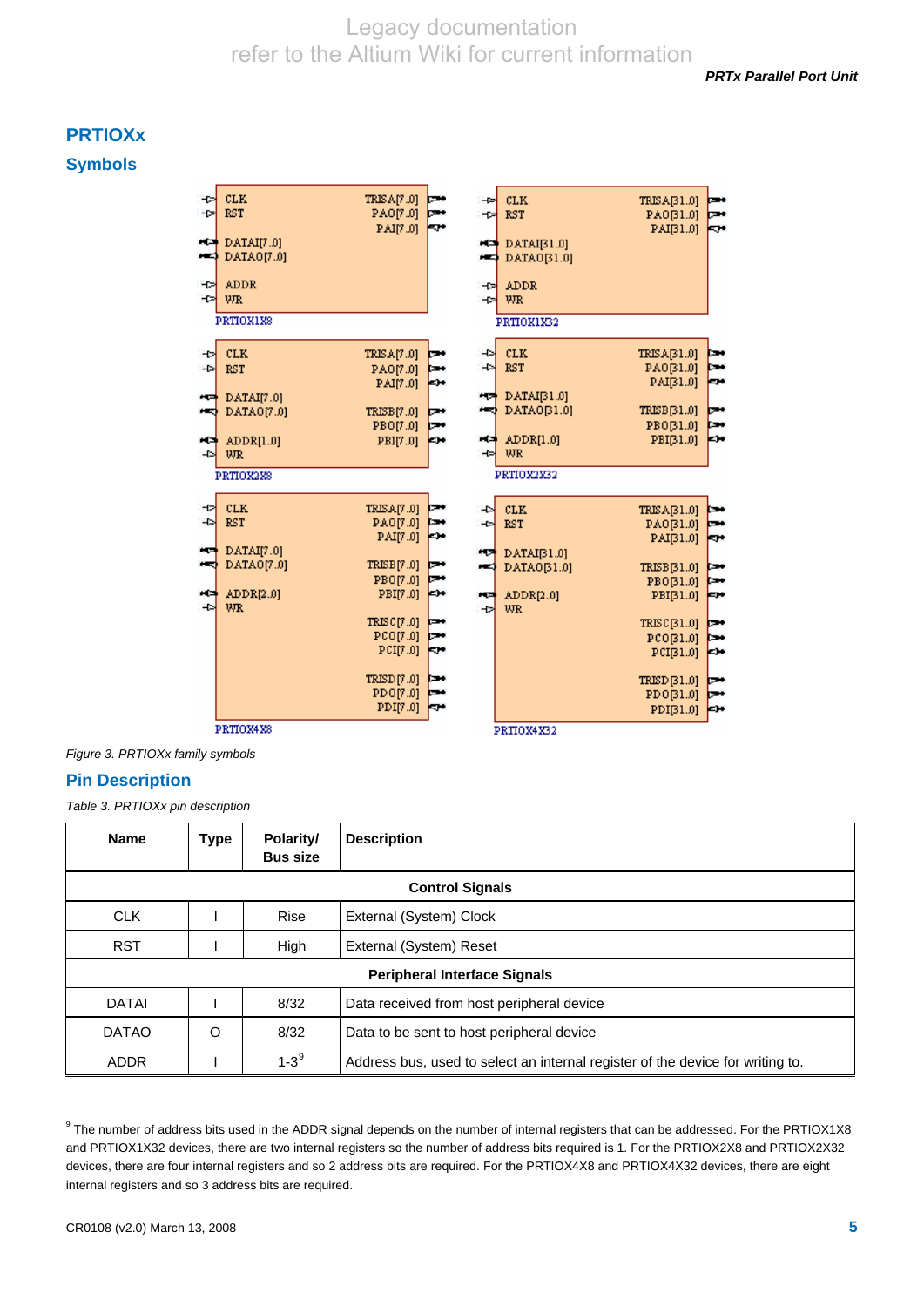*PRTx Parallel Port Unit* 

<span id="page-5-3"></span><span id="page-5-2"></span>

| <b>Name</b>                | <b>Type</b> | Polarity/<br><b>Bus size</b> | <b>Description</b>                                                                              |
|----------------------------|-------------|------------------------------|-------------------------------------------------------------------------------------------------|
| <b>WR</b>                  |             | High                         | Write enable signal. When active, data can be written to an internal register of the<br>device. |
|                            |             |                              | <b>Port Input Signals</b>                                                                       |
| PAI                        | ı           | 8/32                         | Port A input bus                                                                                |
| PBI <sup>10</sup>          |             | 8/32                         | Port B input bus                                                                                |
| PCI <sup>11</sup>          | ı           | 8/32                         | Port C input bus                                                                                |
| PDI <sup>11</sup>          |             | 8/32                         | Port D input bus                                                                                |
| <b>Port Output Signals</b> |             |                              |                                                                                                 |
| <b>PAO</b>                 | O           | 8/32                         | Port A output bus                                                                               |
| PBO <sup>10</sup>          | O           | 8/32                         | Port B output bus                                                                               |
| PCO <sup>11</sup>          | O           | 8/32                         | Port C output bus                                                                               |
| PDO <sup>11</sup>          | O           | 8/32                         | Port D output bus                                                                               |
| <b>TRISA</b>               | O           | 8/32                         | External Tristate Buffer control output for Port A                                              |
| TRISB <sup>10</sup>        | O           | 8/32                         | External Tristate Buffer control output for Port B                                              |
| TRISC <sup>11</sup>        | O           | 8/32                         | External Tristate Buffer control output for Port C                                              |
| TRISD <sup>11</sup>        | O           | 8/32                         | External Tristate Buffer control output for Port D                                              |

**Note**: The TRIS registers are simple registers – there is no internal connection between these registers and their corresponding port registers. You could use the TRIS registers in a device as simple output only ports (used in the same way as the PRTOx devices). The TRIS registers can also be used to provide the control signal to external tristate buffers, when you wish to use a bidirectional bus.

<span id="page-5-0"></span><sup>&</sup>lt;sup>10</sup> PRTIOX2X8, PRTIOX2X32, PRTIOX4X8 and PRTIOX4X32 only.

<span id="page-5-1"></span><sup>&</sup>lt;sup>11</sup> PRTIOX4X8 and PRTIOX4X32 only.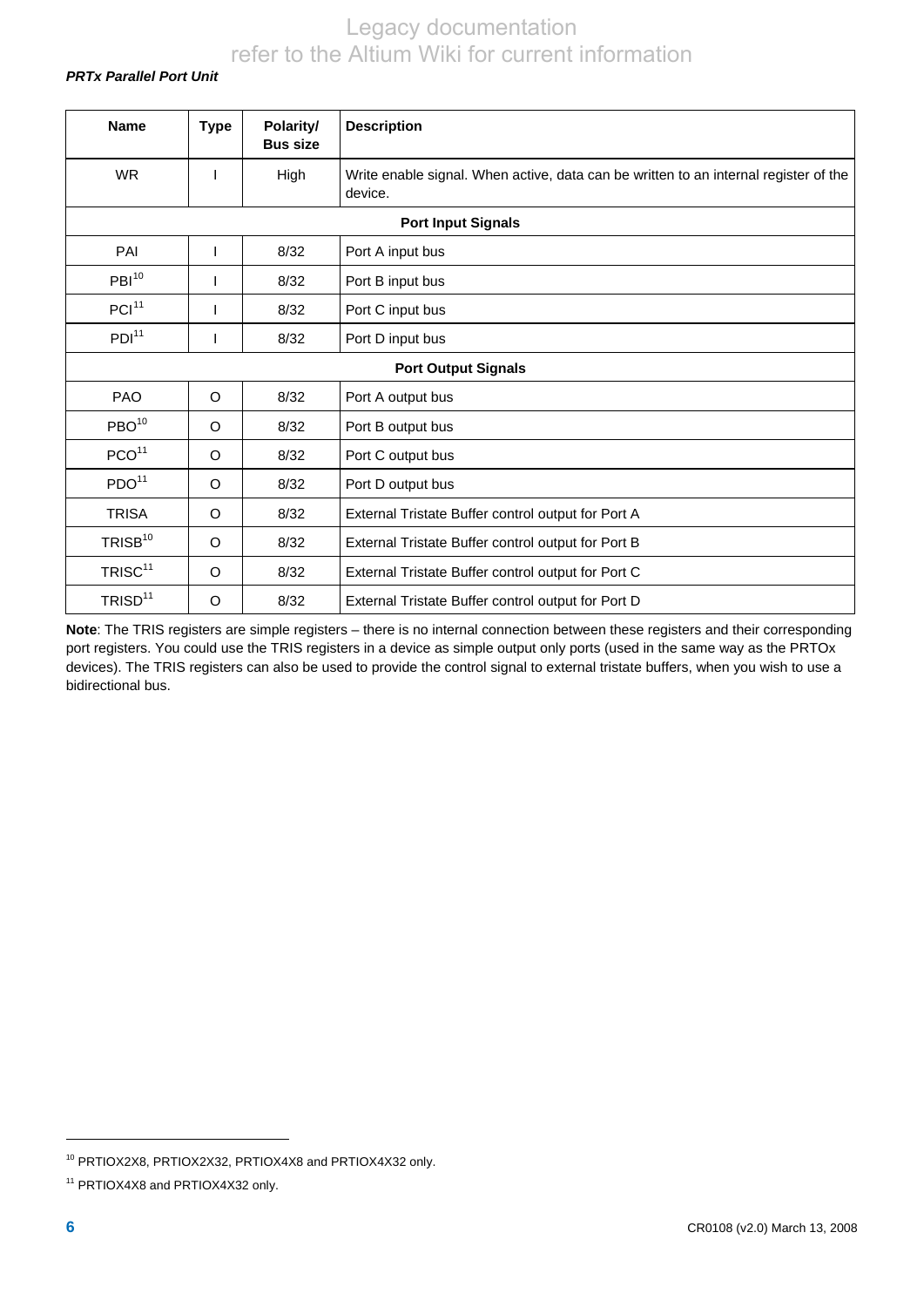*PRTx Parallel Port Unit* 

## **Hardware Description**

### **Block Diagrams**

### **PRTOx Block Diagrams**



<span id="page-6-0"></span>*Figure 4. PRTOx Parallel Port Unit Block Diagram (8-bit data and port width).* 

[Figure 4](#page-6-0) is drawn primarily to represent the PRTO1X8 device. The grayed-out areas of the diagram apply to the PRTO2X8 and/or PRTO4X8 devices only.

**Note**: ADDR will be 1 bit for the PRTO2X8 and 2 bits for the PRTO4X8.



<span id="page-6-1"></span>*Figure 5. PRTOx Parallel Port Unit Block Diagram (32-bit data and port width).* 

[Figure 5](#page-6-1) is drawn primarily to represent the PRTO1X32 device. The grayed-out areas of the diagram apply to the PRTO2X32 and/or PRTO4X32 devices only.

**Note**: ADDR will be 1 bit for the PRTO2X32 and 2 bits for the PRTO4X32.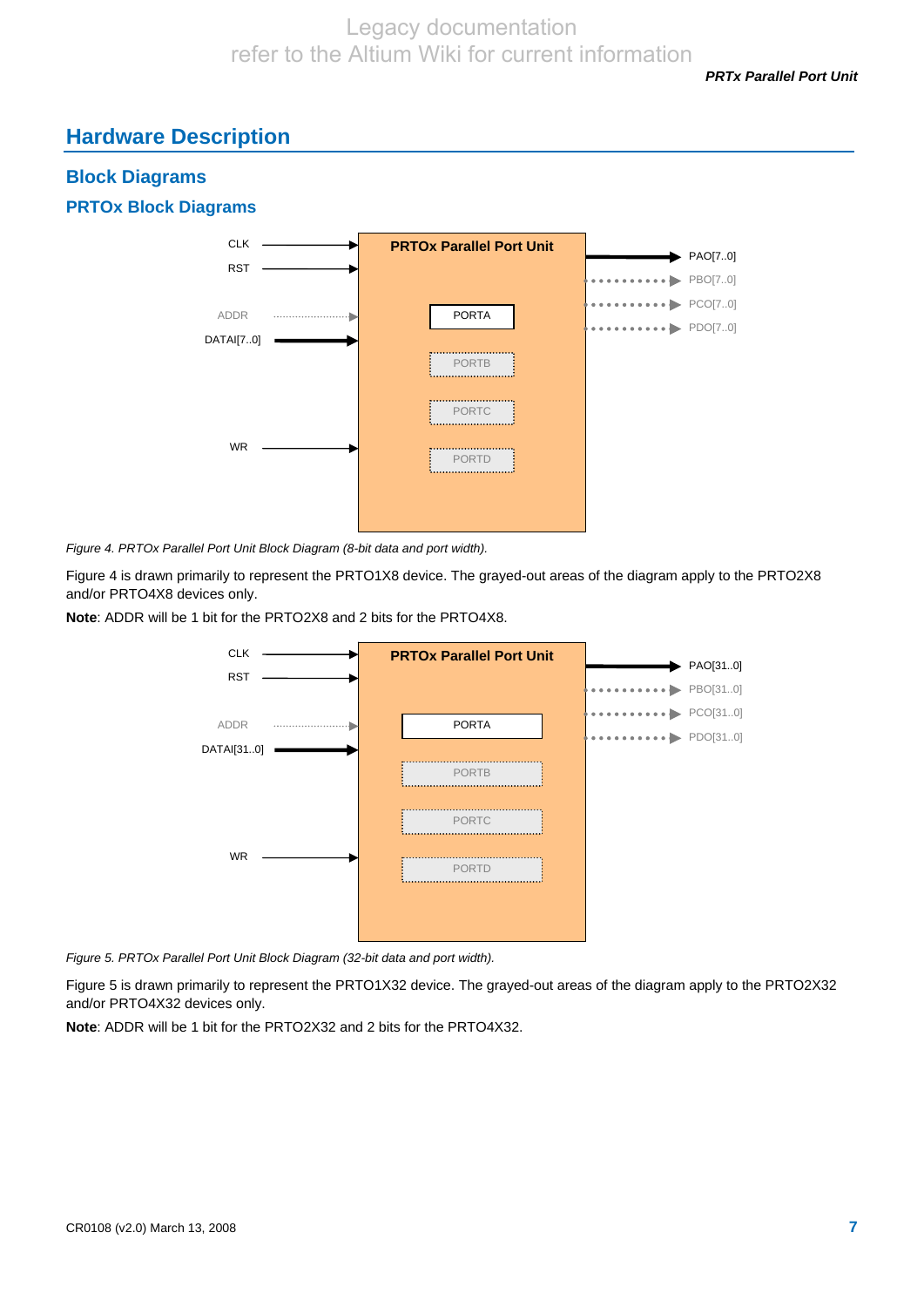#### *PRTx Parallel Port Unit*

### **PRTIOx Block Diagrams**



<span id="page-7-0"></span>*Figure 6. PRTIOx Parallel Port Unit Block Diagram (8-bit data and port width).* 

[Figure 6](#page-7-0) is drawn primarily to represent the PRTIO1X8 device. The grayed-out areas of the diagram apply to the PRTIO2X8 and/or PRTIO4X8 devices only.

**Note**: ADDR will be 1 bit for the PRTIO2X8 and 2 bits for the PRTIO4X8.



<span id="page-7-1"></span>*Figure 7. PRTIOx Parallel Port Unit Block Diagram (32-bit data and port width).* 

[Figure 7](#page-7-1) is drawn primarily to represent the PRTIO1X32 device. The grayed-out areas of the diagram apply to the PRTIO2X32 and/or PRTIO4X32 devices only.

**Note**: ADDR will be 1 bit for the PRTIO2X32 and 2 bits for the PRTIO4X32.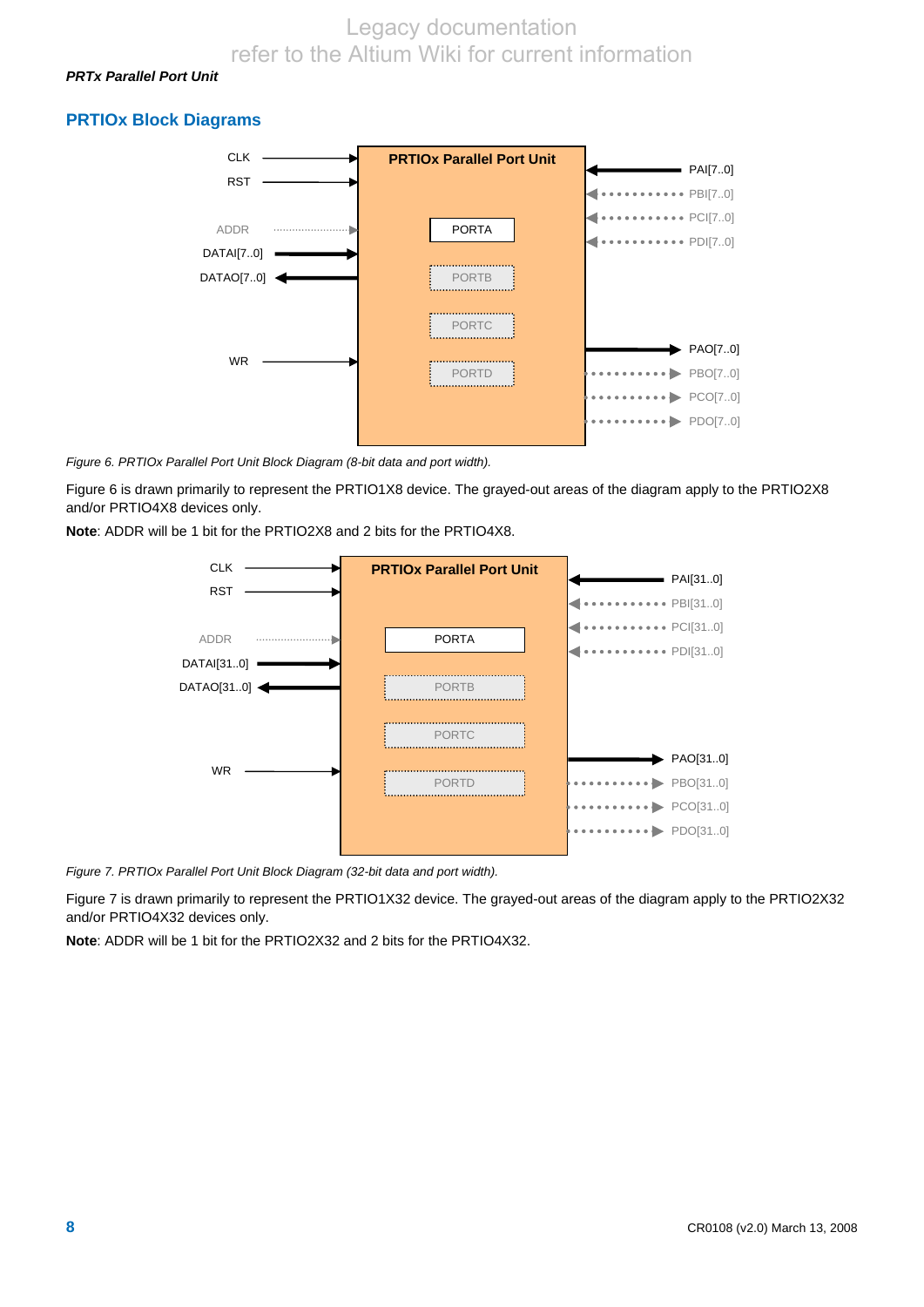*PRTx Parallel Port Unit* 

### **PRTIOXx Block Diagrams**



<span id="page-8-0"></span>*Figure 8. PRTIOXx Parallel Port Unit Block Diagram (8-bit data and port width).* 

[Figure 8](#page-8-0) is drawn primarily to represent the PRTIOX1X8 device. The grayed-out areas of the diagram apply to the PRTIOX2X8 and/or PRTIOX4X8 devices only.

**Note**: ADDR will be 1 bit for the PRTIOX1X8, 2 bits for the PRTIOX2X8 and 3 bits for the PRTIOX4X8.



<span id="page-8-1"></span>*Figure 9. PRTIOXx Parallel Port Unit Block Diagram (32-bit data and port width).* 

[Figure 9](#page-8-1) is drawn primarily to represent the PRTIOX1X32 device. The grayed-out areas of the diagram apply to the PRTIOX2X32 and/or PRTIOX4X32 devices only.

**Note**: ADDR will be 1 bit for the PRTIOX1X32, 2 bits for the PRTIOX2X32 and 3 bits for the PRTIOX4X32.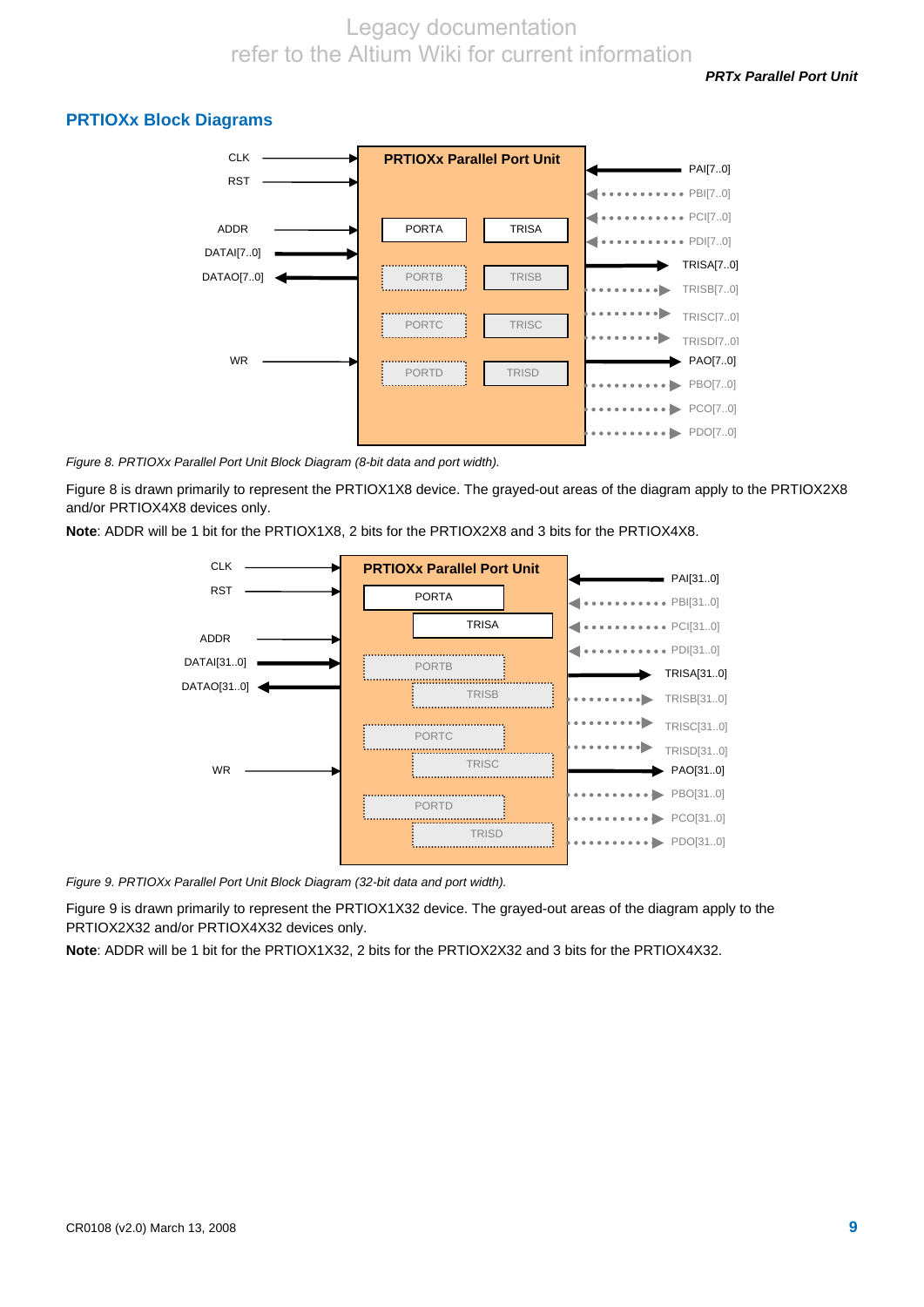*PRTx Parallel Port Unit* 

### **Register Reset Values**

[Table 4](#page-9-0) shows the values contained in each of the PRTx's internal registers after an external system reset has been received on the RST input.

<span id="page-9-0"></span>*Table 4. Register reset values* 

| <b>Register</b> | Value after reset |                   |
|-----------------|-------------------|-------------------|
|                 | 8-bit port width  | 32-bit port width |
| <b>PORTA</b>    | 00h               | 0000h             |
| <b>PORTB</b>    | 00h               | 0000h             |
| <b>PORTC</b>    | 00 <sub>h</sub>   | 0000h             |
| <b>PORTD</b>    | 00h               | 0000h             |
| <b>TRISA</b>    | <b>FFh</b>        | FFFFh             |
| <b>TRISB</b>    | <b>FFh</b>        | FFFFh             |
| <b>TRISC</b>    | <b>FFh</b>        | FFFFh             |
| <b>TRISD</b>    | FFh               | FFFFh             |

## **Writing to the Internal Registers**

The host peripheral device can write to any of the PRTx's internal registers. With respect to the PRTO1X8, PRTO1X32, PRTIO1X8 and PRTIO1X32 devices, there is only one internal register, so addressing is not required (and therefore no ADDR signal).

For all other devices in the family, which possess two or more internal registers, selection of a particular register is achieved by supplying the unique, binary ID address code of the register. This code is sent to the device and appears at the ADDR input.

[Table 5](#page-9-1) shows the unique address IDs associated with each of the registers for the PRTO2X8, PRTO2X32, PRTIO2X8 and PRTIO2X32 devices, which possess two internal registers.

<span id="page-9-1"></span>*Table 5. PRTO2X8, PRTO2X32, PRTIO2X8, PRTIO2X32 Internal register unique address IDs.* 

| Register     | <b>Unique Register Address ID</b> |
|--------------|-----------------------------------|
| <b>PORTA</b> |                                   |
| <b>PORTB</b> |                                   |

[Table 6](#page-9-2) shows the unique address IDs for the registers within the PRTO4X8, PRTO4X32, PRTIO4X8 and PRTIO4X32 devices.

<span id="page-9-2"></span>

|  | Table 6. PRTO4X8, PRTO4X32, PRTIO4X8, PRTIO4X32 Internal register unique address IDs. |
|--|---------------------------------------------------------------------------------------|
|--|---------------------------------------------------------------------------------------|

| <b>Register</b> | <b>Unique Register Address ID</b> |
|-----------------|-----------------------------------|
| PORT A          | 00                                |
| PORT B          | 01                                |
| PORT C          | 10                                |
| PORT D          | 11                                |

The PRTIOXx sub-family of devices are slightly different due to the presence of an additional TRIS register for each port. Tables 7-9 show the unique address IDs for the registers in the PRTIOX1X8/PRTIOX1X32, PRTIOX2X8/PRTIOX2X32 and PRTIOX4X8/PRTIOX4X32 respectively.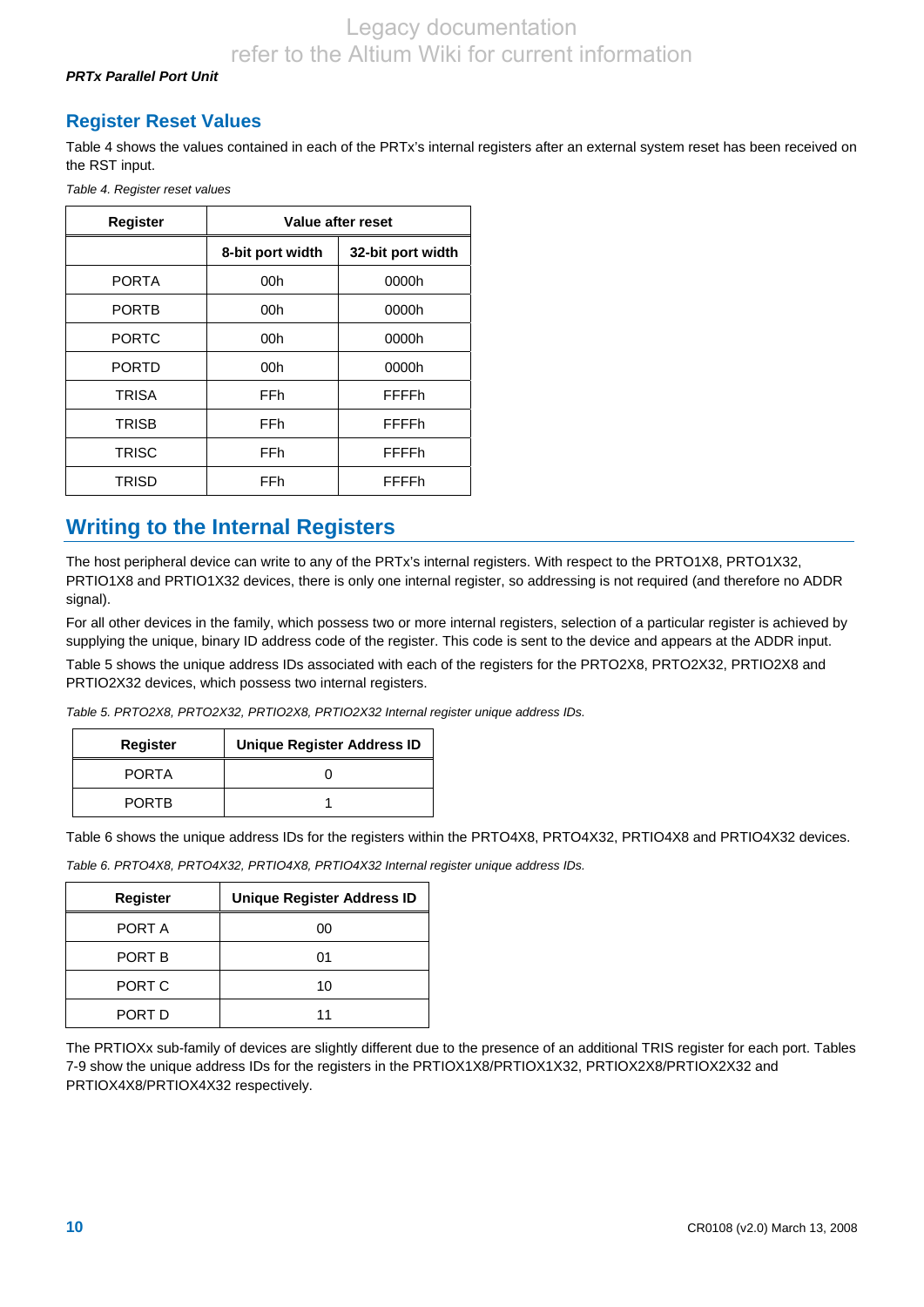*PRTx Parallel Port Unit* 

#### *Table 7. PRTIOX1X8, PRTIOX1X32 Internal register unique address IDs.*

| Register     | <b>Unique Register Address ID</b> |
|--------------|-----------------------------------|
| <b>PORTA</b> |                                   |
| TRISA        |                                   |

*Table 8. PRTIOX2X8, PRTIOX2X32 Internal register unique address IDs.* 

| <b>Register</b> | <b>Unique Register Address ID</b> |
|-----------------|-----------------------------------|
| <b>PORTA</b>    | 00                                |
| <b>PORTB</b>    | 01                                |
| <b>TRISA</b>    | 10                                |
| <b>TRISB</b>    | 11                                |

*Table 9. PRTIOX4X8, PRTIOX4X32 Internal register unique address IDs.* 

| Register     | <b>Unique Register Address ID</b> |
|--------------|-----------------------------------|
| <b>PORTA</b> | 000                               |
| <b>PORTB</b> | 001                               |
| <b>PORTC</b> | 010                               |
| <b>PORTD</b> | 011                               |
| <b>TRISA</b> | 100                               |
| <b>TRISB</b> | 101                               |
| <b>TRISC</b> | 110                               |
| <b>TRISD</b> | 111                               |

An internal register of the PRTx device can be written to in the following circumstances. In each case, the write operation occurs on the rising edge of the CLK input.

### **System Reset**

After reception of an external system reset (RST goes High), each internal Port register is loaded with the reset value (00h for 8 bit port widths; 0000h for 32-bit port widths). For the PRTIOXx devices, the TRIS registers are loaded with the value FFh (for 8 bit port widths) or FFFFh (for 32-bit port widths).

### **Host Peripheral Write**

The write operation occurs on the rising edge of the CLK input and can be summarized as follows:

- The host writes the unique address ID for the register to be written to the ADDR input of the PRTx device
- The host sends a valid byte of data to the PRTx's DATAI input
- The host then sets the PRTx's WR signal High, to specify a Write cycle
- The PRTx device latches the byte of data into the target register.

### **Reading Port Data**

Data is read constantly from the PRTx device and directly from the relevant port input bus. The data is not read from an internal register as the incoming data on a port input line is not latched.

PRTOx devices provide output ports only and so data cannot be read using these devices.

For the PRTIO1X8 and PRTIO1X32 devices, as there is only one port, data will be read constantly from this port.

For devices with more than one port, the port input bus that is read depends on the unique address ID supplied to the ADDR input of the device.